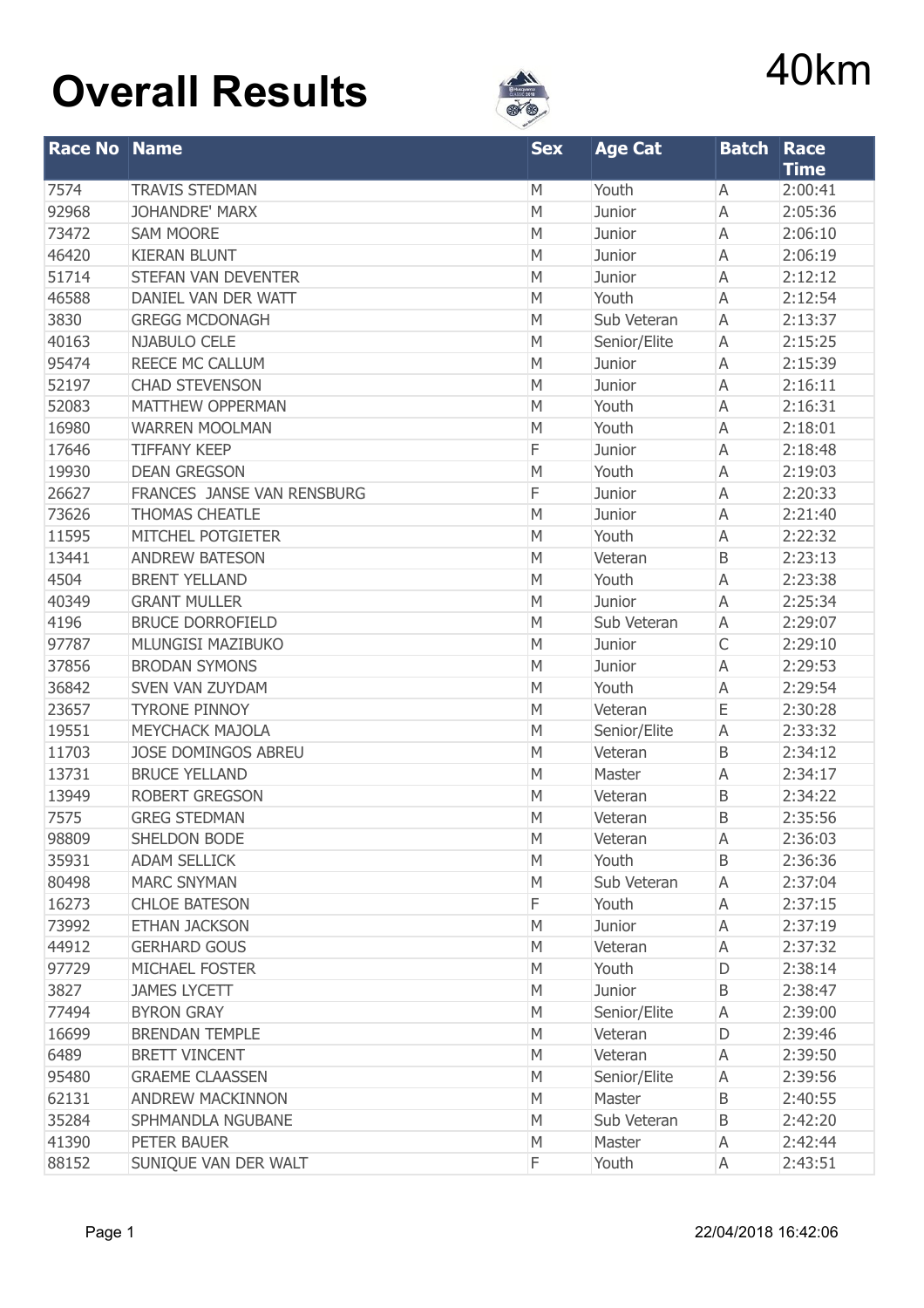

|       |                            | <b>All Contracts</b> |                     |              |         |
|-------|----------------------------|----------------------|---------------------|--------------|---------|
| 10284 | <b>AARON BUDKE</b>         | M                    | Junior              | B            | 2:44:14 |
| 3579  | <b>SEAN STANTON</b>        | M                    | Veteran             | D            | 2:44:31 |
| 6116  | <b>DAMON CLARK</b>         | M                    | <b>Grand Master</b> | $\mathsf{C}$ | 2:45:30 |
| 4404  | <b>BRETT FOURIE</b>        | M                    | Master              | D            | 2:45:32 |
| 88109 | SPHEPHELO DLAMINI          | M                    | Senior/Elite        | D            | 2:46:13 |
| 46253 | <b>DANIEL ANASTASIS</b>    | M                    | Junior              | B            | 2:46:57 |
| 6282  | <b>IAN IVINS</b>           | M                    | Sub Veteran         | $\mathsf{C}$ | 2:47:02 |
| 71309 | <b>ILSE LONGMORE</b>       | F                    | Sub Veteran         | B            | 2:47:02 |
| 8370  | RAYMOND MC CALLUM          | M                    | Master              | A            | 2:47:16 |
| 58106 | <b>MBONGI NDLOVU</b>       | M                    | Sub Veteran         | Α            | 2:47:50 |
| 6286  | <b>BONGANI MAKHATHINI</b>  | M                    | Sub Veteran         | Ε            | 2:48:02 |
| 99507 | <b>CAMPBELL VAN ROOYEN</b> | M                    | Youth               | A            | 2:49:20 |
| 36609 | <b>LLOYD FOSTER</b>        | M                    | Junior              | $\mathsf{C}$ | 2:49:29 |
| 88151 | ANJENEL VAN DER WALT       | F                    | Junior              | A            | 2:51:44 |
| 47338 | <b>RYAN MORTON</b>         | M                    | Veteran             | D            | 2:52:30 |
| 19543 | <b>MUZI MHLOPHE</b>        | M                    | Junior              | Α            | 2:53:10 |
| 77838 | <b>JOSHUA LUKE BARRETT</b> | M                    | Youth               | B            | 2:54:50 |
| 59483 | <b>RUSSELL KNIGHT</b>      | M                    | Veteran             | Α            | 2:54:56 |
| 3004  | <b>SHAUN TISCHENDORF</b>   | M                    | Master              | Ε            | 2:55:05 |
| 65996 | <b>JASON BOTHA</b>         | M                    | Sub Veteran         | D            | 2:55:17 |
| 9654  | <b>SARAH RYAN</b>          | F                    | Youth               | A            | 2:55:30 |
| 80974 | <b>MIKE VERNES</b>         | M                    | Master              | E            | 2:56:34 |
| 5359  | <b>SABINE THIES</b>        | F                    | Youth               | A            | 2:56:40 |
| 48611 | <b>CLINT OUZMAN</b>        | M                    | Veteran             | A            | 2:57:07 |
| 54753 | <b>INGRID FLINT</b>        | F                    | Master              | B            | 2:57:52 |
| 40138 | <b>JULIAN SIMON</b>        | M                    | Master              | B            | 2:58:09 |
| 8540  | <b>ALLEGRA WYKERD</b>      | F                    | Master              | B            | 2:58:20 |
| 95588 | <b>SEAN DOUGLAS</b>        | M                    | Master              | Α            | 2:58:25 |
| 58277 | <b>ROD WATSON</b>          | M                    | <b>Grand Master</b> | B            | 3:00:03 |
| 98242 | <b>CHARLES VILJOEN</b>     | M                    | Veteran             | D            | 3:00:18 |
| 8282  | <b>HELDER AMORIM</b>       | M                    | Master              | D            | 3:00:19 |
| 37041 | <b>AINSLI DE BEER</b>      | F                    | Youth               | D            | 3:01:29 |
| 44335 | <b>LANCE ROBERTS</b>       | M                    | Veteran             | A            | 3:01:34 |
| 90627 | <b>CHRIS DAVEL</b>         | М                    | <b>Grand Master</b> | A            | 3:01:48 |
| 10183 | <b>STRUAN CAMPBELL</b>     | М                    | Veteran             | A            | 3:01:51 |
| 7796  | <b>DAVE LEES</b>           | М                    | Master              | Α            | 3:02:47 |
| 15820 | <b>CHRISTO DIRKS</b>       | M                    | Master              | B            | 3:03:02 |
| 52191 | SHAUN MICHAEL HEINZE       | M                    | <b>Grand Master</b> | D            | 3:05:03 |
| 82848 | EUODIA SWART               | F                    | Sub Veteran         | Β            | 3:05:15 |
| 8129  | ROSEMARY OWEN              | F                    | Sub Veteran         | C            | 3:05:41 |
| 52581 | MURRAY BLEWETT             | M                    | Youth               | B            | 3:05:45 |
| 4625  | <b>LINDSAY WEIR</b>        | M                    | Master              | Α            | 3:05:55 |
| 15589 | <b>DUMISANE HLONGWANE</b>  | М                    | Master              | Е            | 3:06:38 |
| 95545 | <b>ALAN SARKIS</b>         | М                    | Master              | B            | 3:06:45 |
| 23260 | STEPHANUS JOHANNES VISSER  | M                    | Veteran             | Α            | 3:07:25 |
| 40455 | NIC WENTINK                | М                    | Sub Veteran         | Е            | 3:08:35 |
| 61723 | <b>KEITH DIEDERICHS</b>    | M                    | Veteran             | Α            | 3:09:00 |
| 61721 | PAULINE RAINBIRD           | F                    | Veteran             | Α            | 3:09:01 |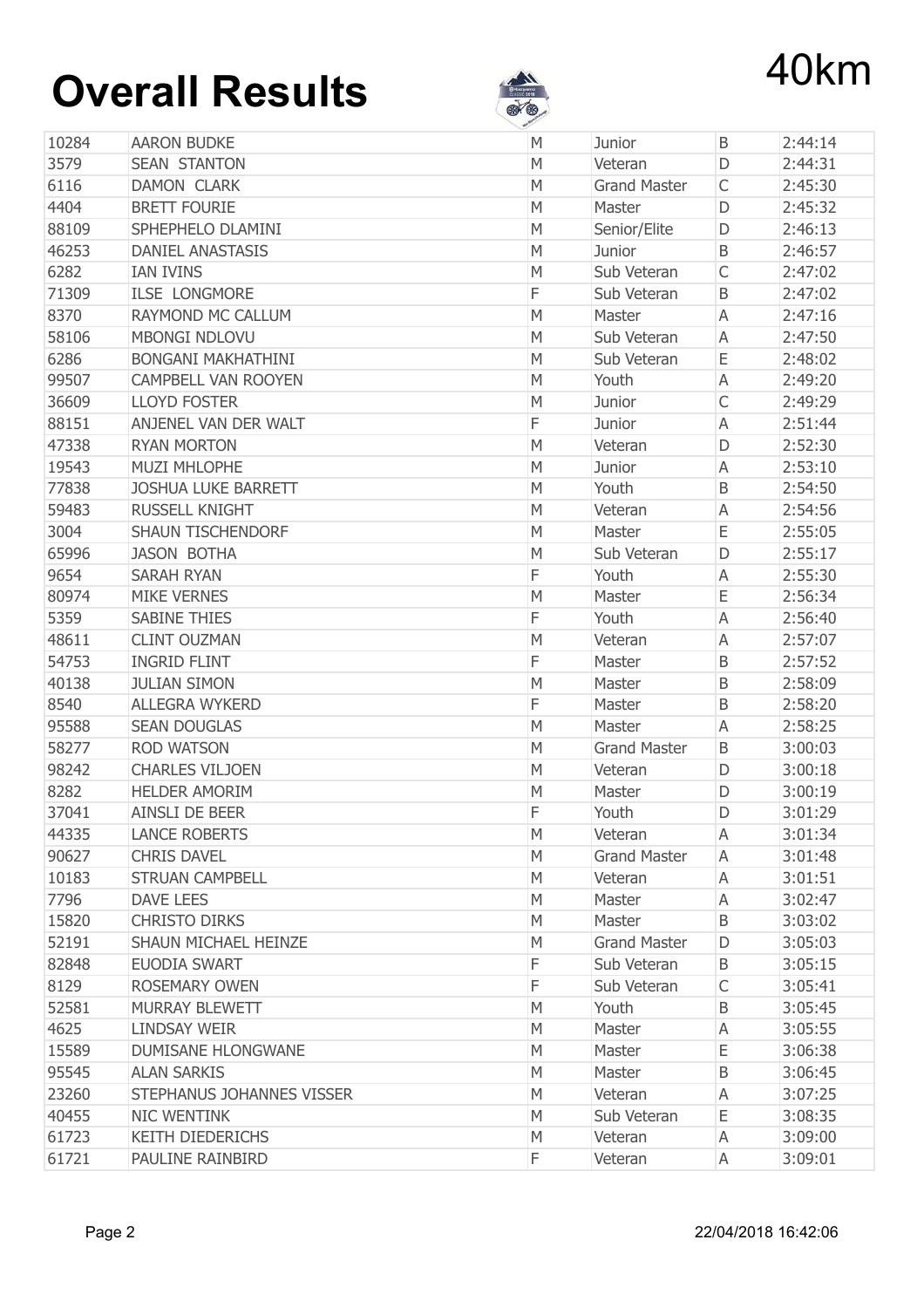

| 73645 | DARREN BEZUIDENHOUT         | v<br>M | Sub Veteran             | $\mathsf{C}$ | 3:09:41 |
|-------|-----------------------------|--------|-------------------------|--------------|---------|
| 13919 | <b>DALEEN TYLER</b>         | F      | Veteran                 | B            | 3:10:35 |
| 47919 | <b>CRAIG SOULE</b>          | M      | Veteran                 | Ε            | 3:11:32 |
| 35872 | <b>CLINTON EVANGELIDES</b>  | M      | <b>Grand Master</b>     | B            | 3:11:35 |
| 52430 | <b>GARRETH KEET</b>         | M      | Sub Veteran             | B            | 3:11:37 |
| 97867 | <b>GISELA STEPHENS</b>      | F      | Master                  | D            | 3:11:56 |
| 4078  | <b>ELMARIE THOLE</b>        | F      | Master                  | B            | 3:12:09 |
| 3391  | LINDA LEISEGANG             | F      | Master                  | B            | 3:12:09 |
| 55904 | TJAART VAN ACHTERBERGH      | M      | Sub Veteran             | E            | 3:13:21 |
| 11120 | <b>TAKI ANASTASIS</b>       | M      | Veteran                 | D            | 3:14:06 |
| 17150 | RICHARD DE OUDE             | M      | Veteran                 | B            | 3:14:15 |
| 2193  | <b>GORDON BELTON</b>        | M      | Master                  | D            | 3:17:19 |
| 28938 | <b>WERNER VOSLOO</b>        | M      | Master                  | $\mathsf{C}$ | 3:17:44 |
| 1652  | <b>ASHLEY NESBITT</b>       | M      | <b>Grand Master</b>     | $\mathsf C$  | 3:17:47 |
| 6932  | ROGER DE BILLOT             | M      | Master                  | E            | 3:18:39 |
| 88170 | <b>JUSTIN BUIST</b>         | M      |                         | D            | 3:18:48 |
| 26387 | <b>QUENTIN FOURIE</b>       | M      | Senior/Elite<br>Veteran | B            | 3:18:49 |
| 34551 | <b>CHARL FENSHAM</b>        | M      |                         | $\sf B$      | 3:18:52 |
|       | <b>ANTONY KRUGER</b>        |        | Senior/Elite            | E            |         |
| 37359 |                             | M      | Veteran                 |              | 3:19:29 |
| 23278 | MUSAWENKOSI KHUMALO         | M      | Senior/Elite            | E            | 3:19:34 |
| 12791 | <b>ROBIN PURVES</b>         | M      | Veteran                 | $\mathsf{C}$ | 3:20:18 |
| 73593 | LIEZEL DAVIS                | F      | Veteran                 | E            | 3:20:41 |
| 46164 | <b>ASHLEY BEGGS</b>         | M      | Sub Veteran             | D            | 3:20:57 |
| 4391  | <b>CHERIE LAMUSSE</b>       | M      | Veteran                 | D            | 3:21:00 |
| 52553 | <b>ANNE BLEWETT</b>         | F      | Master                  | $\mathsf C$  | 3:22:28 |
| 59010 | <b>ANDREW THURTELL</b>      | M      | Sub Veteran             | Ε            | 3:22:41 |
| 3859  | MICHAEL ETCHELLS            | M      | Senior/Elite            | D            | 3:22:45 |
| 88206 | <b>HEINRICH DE VOS</b>      | M      | Youth                   | D            | 3:22:56 |
| 2679  | <b>PAUL LETANG</b>          | M      | <b>Grand Master</b>     | B            | 3:23:02 |
| 5910  | <b>JOSHUA BROPHY</b>        | M      | Sub Veteran             | D            | 3:23:14 |
| 46440 | <b>STUART HINSON</b>        | M      | Master                  | D            | 3:23:20 |
| 72642 | <b>MICHELLE LUIZ</b>        | F      | Senior/Elite            |              | 3:23:24 |
| 2170  | <b>BRADLEY CONLON</b>       | M      | Veteran                 | B            | 3:24:41 |
| 8336  | <b>BRUNO QUEVAUVILLIERS</b> | М      | <b>Grand Master</b>     | B            | 3:24:50 |
| 51374 | EDWARD JEFFREY              | М      | Sub Veteran             | Ε            | 3:24:57 |
| 23344 | <b>IAN BRAKE</b>            | M      | Master                  | D            | 3:25:02 |
| 4325  | MICHELLE BISSET             | F      | Senior/Elite            | C            | 3:25:21 |
| 23265 | <b>FANIE VAN WYK</b>        | M      | Master                  | Α            | 3:25:22 |
| 3330  | MICHAEL MILLER              | М      | Veteran                 | C            | 3:25:38 |
| 27810 | <b>CLINTON HOLCROFT</b>     | М      | Veteran                 | $\mathsf C$  | 3:25:56 |
| 72247 | <b>JONATHAN BISSET</b>      | М      | Sub Veteran             | $\mathsf{C}$ | 3:26:12 |
| 16891 | <b>JACO SWANEPOEL</b>       | M      | Veteran                 | D            | 3:26:14 |
| 22405 | <b>KIRSTEN CAMONS</b>       | F      | Senior/Elite            | $\mathsf C$  | 3:28:31 |
| 96298 | <b>DYLAN LAMB</b>           | M      | Youth                   | Ε            | 3:29:34 |
| 53630 | <b>DAVID HANCOCKS</b>       | M      | <b>Grand Master</b>     | B            | 3:30:56 |
| 64003 | <b>ANDREW CARR</b>          | M      | Master                  | B            | 3:32:12 |
| 47113 | MITCHELL ELLISON            | M      | Youth                   | C            | 3:33:50 |
| 54365 | <b>ALLAN BOTHA</b>          | М      | Sub Veteran             | $\mathsf{C}$ | 3:33:50 |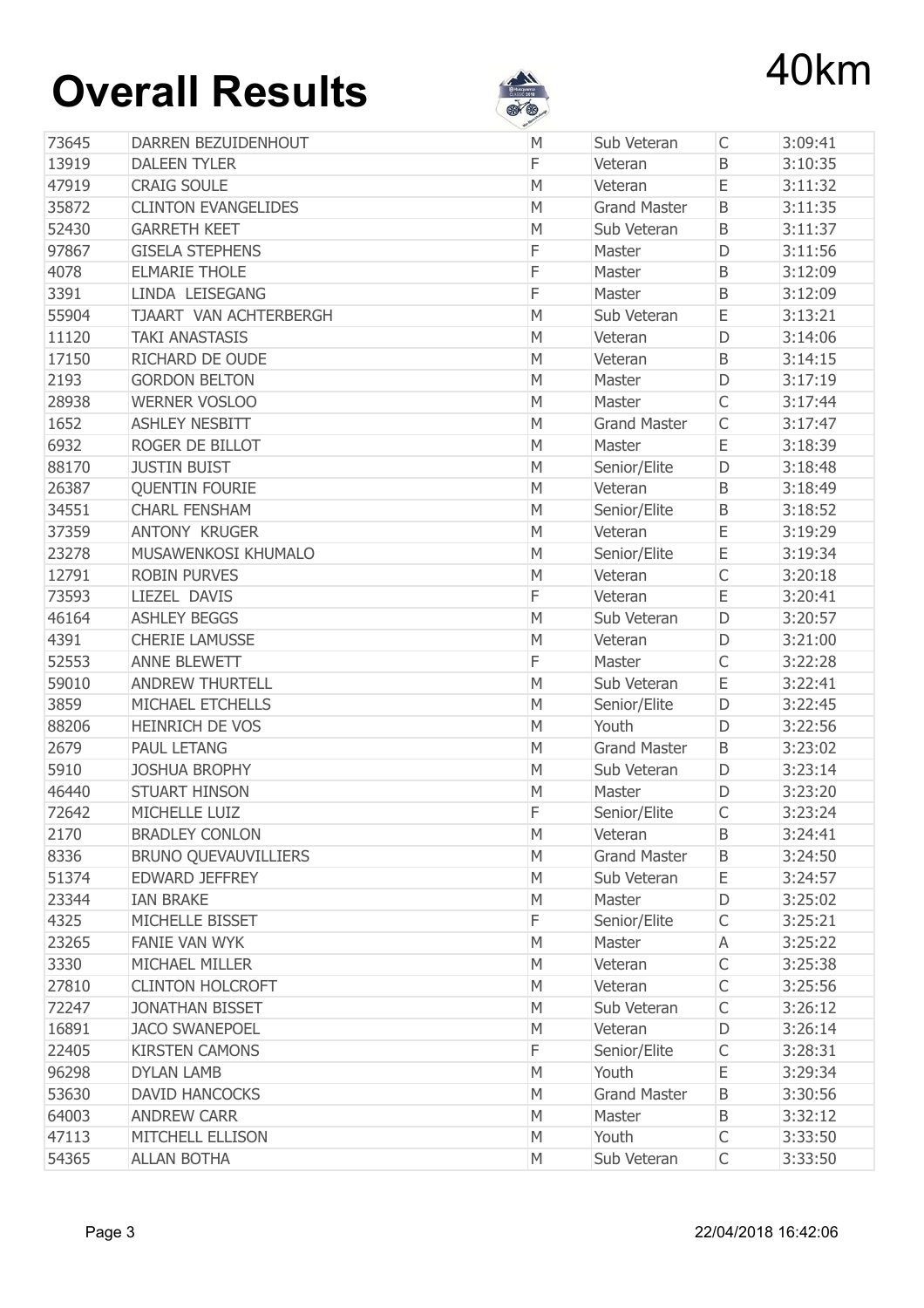

| 19892<br><b>MATTHEW STEGEN</b><br>Ε<br>M<br>Sub Veteran<br>16203<br><b>MATTHEW STRYDOM</b><br>M<br>B<br>Veteran | 3:34:22 |
|-----------------------------------------------------------------------------------------------------------------|---------|
|                                                                                                                 |         |
|                                                                                                                 | 3:34:39 |
| 8217<br><b>JOHN STRACHAN</b><br>M<br><b>Grand Master</b><br>C                                                   | 3:34:54 |
| 85298<br><b>ROGER PAINE</b><br>D<br>M<br>Veteran                                                                | 3:35:47 |
| 40719<br><b>RAMSAMY GOVENDER</b><br><b>Grand Master</b><br>M<br>D                                               | 3:35:56 |
| 3836<br><b>LARS JERG</b><br>M<br>D<br>Master                                                                    | 3:36:10 |
| $\mathsf{C}$<br>3133<br><b>ALAN BISSETT</b><br>M<br><b>Grand Master</b>                                         | 3:37:24 |
| 70781<br><b>PAUL BASFORD</b><br>B<br>M<br>Master                                                                | 3:37:29 |
| 24068<br>F<br><b>ZARA INGLIS</b><br>Youth<br>B                                                                  | 3:37:30 |
| 85403<br><b>SANDY INGLIS</b><br>M<br>Master<br>B                                                                | 3:37:30 |
| 2181<br><b>RUSSELL SMITH</b><br>B<br>M<br>Master                                                                | 3:38:09 |
| 53214<br><b>KYRAN ALDWORTH</b><br>M<br>Senior/Elite<br>D                                                        | 3:38:13 |
| 50566<br><b>RUSSELL HOVE</b><br>B<br>M<br>Veteran                                                               | 3:40:19 |
| 28528<br><b>JEAN OSBORNE</b><br>F<br>Veteran<br>D                                                               | 3:40:35 |
| 3909<br><b>DUSTIN MILLS</b><br>Ε<br>M<br>Sub Veteran                                                            | 3:41:31 |
| C<br>5706<br><b>COLIN EVERSON</b><br>M<br><b>Grand Master</b>                                                   | 3:41:41 |
| 95869<br><b>CEDRIC MACDONALD</b><br>M<br>Veteran<br>D                                                           | 3:42:21 |
| $\mathsf{C}$<br>3843<br><b>RICHARD ELLISON</b><br>M<br>Master                                                   | 3:43:33 |
| 61671<br>C<br><b>SERGIO CUNHA</b><br>М<br>Sub Veteran                                                           | 3:44:15 |
| 5681<br>F<br>$\mathsf{C}$<br><b>CARLA HALL</b><br>Veteran                                                       | 3:44:18 |
| $\mathsf{C}$<br>21561<br><b>DERMOT QUINN</b><br>M<br><b>Grand Master</b>                                        | 3:44:22 |
| $\mathsf C$<br>50324<br><b>JAUN ACKERMAN</b><br>M<br>Veteran                                                    | 3:44:24 |
| 3431<br><b>GERALD WHEELER</b><br>$\mathsf{C}$<br>M<br>Veteran                                                   | 3:45:36 |
| $\mathsf{C}$<br>F<br>3430<br><b>BEVERLEY WHEELER</b><br>Veteran                                                 | 3:45:39 |
| F<br>62544<br><b>SHAREEN SNYMAN</b><br>B<br>Sub Veteran                                                         | 3:46:08 |
| F<br>70095<br><b>JUDY GOUS</b><br>A<br>Veteran                                                                  | 3:46:10 |
| 17137<br><b>SIMON MICHEL</b><br>M<br>A<br>Veteran                                                               | 3:46:15 |
| <b>GERHARD KILIAN</b><br>58555<br>M<br><b>Grand Master</b><br>Ε                                                 | 3:47:30 |
| 19590<br><b>SHARON BELL</b><br>F<br>Master<br>D                                                                 | 3:47:49 |
| Ε<br>24498<br><b>GRAHAM BOTHA</b><br>M<br>Master                                                                | 3:49:12 |
| 47921<br><b>JOSHUA SOULE</b><br>Ε<br>M<br>Junior                                                                | 3:49:42 |
| 97698<br>PIERRE VAN DER MERWE<br>М<br>B<br>Sub Veteran                                                          | 3:50:23 |
| 13186<br><b>CHRIS MAWBEY</b><br>M<br>Master<br>A                                                                | 3:51:09 |
| 6064<br><b>GEORGE DE BEER</b><br>M<br><b>Grand Master</b><br>Ε                                                  | 3:51:39 |
| 64244<br>SAMUEL KYNOCH<br>D<br>М<br>Veteran                                                                     | 3:53:33 |
| 40600<br>$\mathsf{C}$<br><b>GRANT COLLIER</b><br>Veteran<br>М                                                   | 3:54:20 |
| 32366<br>MICHAEL NELSON-PALMER<br>М<br>Sub Veteran<br>B                                                         | 3:55:36 |
| 24345<br><b>TYRONE PATRICK</b><br>M<br>Veteran<br>B                                                             | 3:55:46 |
| 2946<br><b>TJAART COETZEE</b><br>C<br>M<br>Master                                                               | 3:56:10 |
| 3930<br>F<br><b>ANNMARIE BATEMAN</b><br>Master<br>D                                                             | 3:56:21 |
| 36067<br>ANDRE BARRY DE BEER<br>M<br>Veteran<br>D                                                               | 3:56:31 |
| 75136<br><b>LUKE RALL</b><br>Youth<br>M<br>D                                                                    | 3:56:59 |
| F<br>81317<br><b>JADE STRACHAN</b><br>C<br>Veteran                                                              | 3:57:17 |
| 64826<br><b>BRUCE KNOWLES</b><br>M<br>Master<br>B                                                               | 3:59:16 |
| 18054<br><b>GRAEME YATES</b><br>Ε<br>М<br>Master                                                                | 4:01:04 |
| 84940<br>$\mathsf{C}$<br><b>ZACH VAN GREUNING</b><br>М<br>Master                                                | 4:01:58 |
| 61325<br>RYAN KING<br>Ε<br>M<br>Veteran                                                                         | 4:03:10 |
| 42825<br><b>ROD BLAKE</b><br><b>Grand Master</b><br>М<br>B                                                      | 4:03:58 |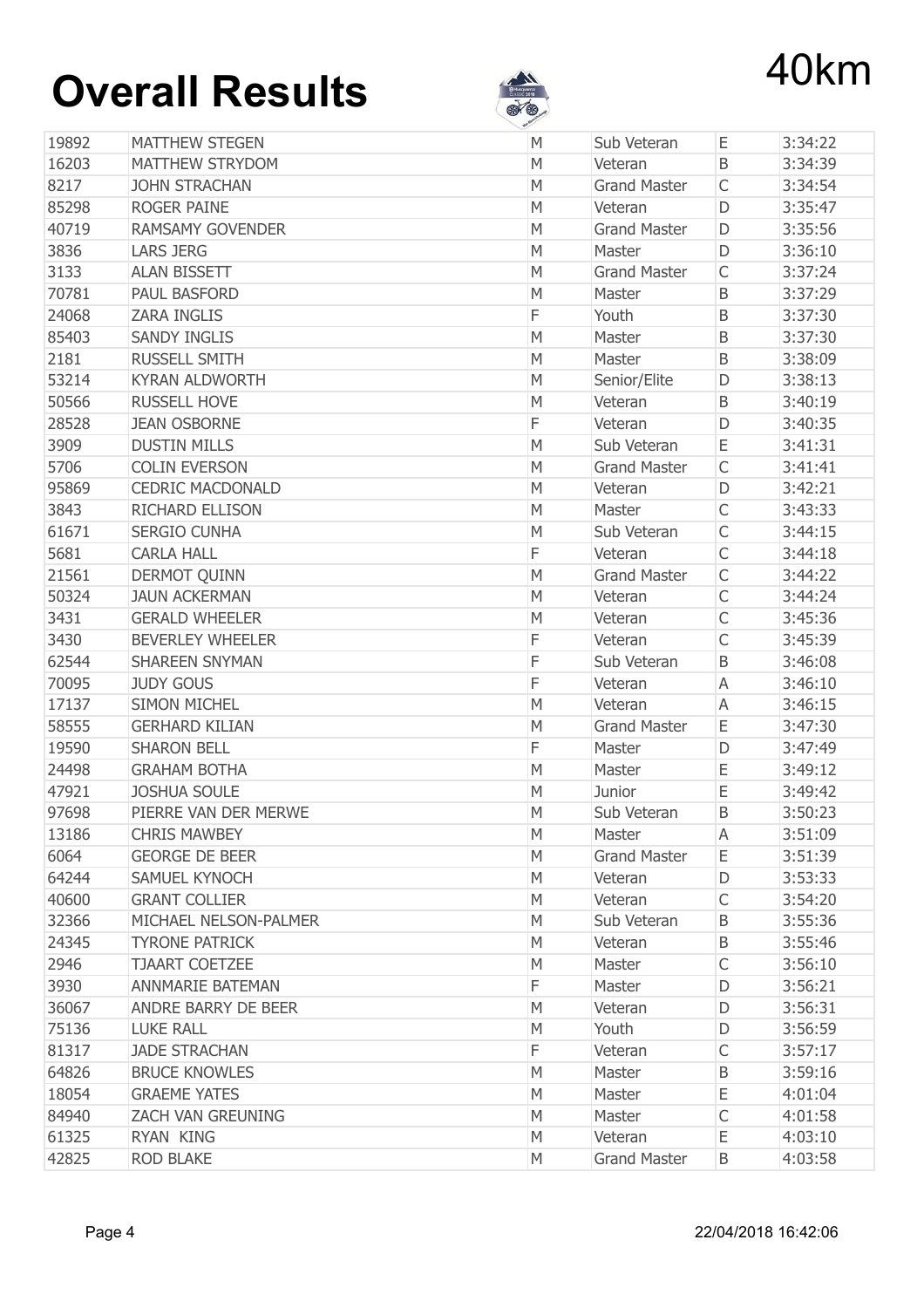

|       |                            | <b>All Contracts</b> |                     |              |         |
|-------|----------------------------|----------------------|---------------------|--------------|---------|
| 8078  | <b>GRANT TARPEY</b>        | M                    | Master              | B            | 4:04:32 |
| 40156 | <b>LEE PINCUS</b>          | F                    | Veteran             | $\mathsf{C}$ | 4:04:35 |
| 40156 | <b>LEE PINCUS</b>          | F                    | Veteran             | $\mathsf{C}$ | 4:04:41 |
| 72689 | <b>KEVIN LONGMORE</b>      | M                    | Veteran             | D            | 4:05:03 |
| 20243 | <b>STEPHAN MAARTENS</b>    | M                    | Youth               | $\mathsf B$  | 4:06:34 |
| 21429 | <b>JASON HOSSACK</b>       | M                    | Sub Veteran         | $\mathsf{C}$ | 4:08:19 |
| 59167 | <b>ILZE COETZEE</b>        | F                    | Master              | D            | 4:08:55 |
| 2259  | <b>FREDERICK COETZEE</b>   | M                    | Master              | D            | 4:08:55 |
| 82522 | <b>BRENDON ASHWELL</b>     | M                    | Veteran             | D            | 4:09:08 |
| 97938 | <b>COLE KNOWLES</b>        | M                    | Senior/Elite        | B            | 4:10:22 |
| 5705  | <b>TERRY EVERSON</b>       | F                    | <b>Grand Master</b> | $\mathsf{C}$ | 4:11:02 |
| 26554 | <b>BRUCE MASON</b>         | M                    | Veteran             | Ε            | 4:13:21 |
| 84809 | <b>GARTH MASON</b>         | M                    | Sub Veteran         | Ε            | 4:13:24 |
| 44903 | <b>KIRSTEN MARTEGOUTTE</b> | F                    | Veteran             | D            | 4:15:49 |
| 61596 | <b>KEVIN FORBES</b>        | M                    | Veteran             | Ε            | 4:17:55 |
| 96245 | <b>MARK PATTISON</b>       | M                    | Master              | D            | 4:18:05 |
| 85412 | <b>SHARON FAY</b>          | F                    | Veteran             | D            | 4:18:06 |
| 48470 | JOHANNES GERHARDUS BOTHA   | M                    | Veteran             | D            | 4:18:25 |
| 8930  | <b>BRENDON BEUKES</b>      | M                    | Veteran             | Ε            | 4:20:17 |
| 77178 | <b>CANDICE HANSON</b>      | F                    | Sub Veteran         | $\mathsf{C}$ | 4:20:41 |
| 2332  | <b>SANDRA YOUNG</b>        | F                    | Master              | B            | 4:20:54 |
| 41766 | <b>WARREN LEROUX</b>       | M                    | Senior/Elite        | D            | 4:23:06 |
| 71666 | <b>COLIN MCLAREN</b>       | M                    | Veteran             | D            | 4:23:23 |
| 95890 | <b>LANCE ARNOLD</b>        | M                    | Youth               | $\mathsf{C}$ | 4:23:24 |
| 59517 | <b>DEREK RALL</b>          | M                    | Master              | D            | 4:24:43 |
| 93813 | MOHAMED RIYAAZ KHAN        | M                    | Sub Veteran         | $\mathsf{C}$ | 4:25:49 |
| 93812 | <b>GARY MORRIS</b>         | M                    | <b>Grand Master</b> | $\mathsf{C}$ | 4:25:52 |
| 70125 | <b>RAVEN PAICE</b>         | M                    | Veteran             | $\mathsf{C}$ | 4:25:54 |
| 17742 | <b>CRAIG RUDDER</b>        | М                    | Veteran             | B            | 4:26:18 |
| 33477 | <b>MATTHEW MCCLEARY</b>    | M                    | Youth               | $\mathsf{C}$ | 4:27:26 |
| 58246 | <b>RICHARD LEASK</b>       | M                    | <b>Grand Master</b> | D            | 4:27:35 |
| 13813 | <b>CRAIG BULL</b>          | M                    | Veteran             | D            | 4:29:38 |
| 75134 | <b>MATTHEW RALL</b>        | M                    | Youth               | $\mathsf{C}$ | 4:29:50 |
| 36602 | VANESSA COLLOCOTT          | F                    | Veteran             | Ε            | 4:31:21 |
| 40157 | <b>ADAM PINCUS</b>         | M                    | Veteran             | C            | 4:32:01 |
| 38127 | <b>CAL SNOW</b>            | М                    | Sub Veteran         | D            | 4:32:13 |
| 47182 | LYLE COLLINS               | М                    | Master              | B            | 4:33:00 |
| 7481  | <b>JOSE DE PAIVA</b>       | M                    | Veteran             | C            | 4:34:02 |
| 55253 | <b>MANDY PRESTON</b>       | F                    | Sub Veteran         | D            | 4:36:17 |
| 15074 | <b>NATHAN SURIAN</b>       | M                    | Youth               | С            | 4:36:58 |
| 82678 | <b>BRADLEY COLLINS</b>     | M                    | Youth               | C            | 4:40:02 |
| 70615 | <b>KEVAN COLLOCOTT</b>     | M                    | Master              | Ε            | 4:40:20 |
| 98804 | <b>WARREN SELLARS</b>      | М                    | Sub Veteran         | $\mathsf{C}$ | 4:41:22 |
| 92766 | <b>TYRON WALKER</b>        | M                    | Veteran             | C            | 4:43:59 |
| 84234 | DAVID JONES                | M                    | Veteran             | $\mathsf{C}$ | 4:44:15 |
| 70428 | JANINE JOHNS               | F                    | Sub Veteran         | D            | 4:48:25 |
| 27259 | <b>MELISSA FAULKNER</b>    | F                    | Veteran             | D            | 4:48:32 |
| 10450 | <b>KYLE BULLOCK</b>        | М                    | Youth               | C            | 4:53:08 |
|       |                            |                      |                     |              |         |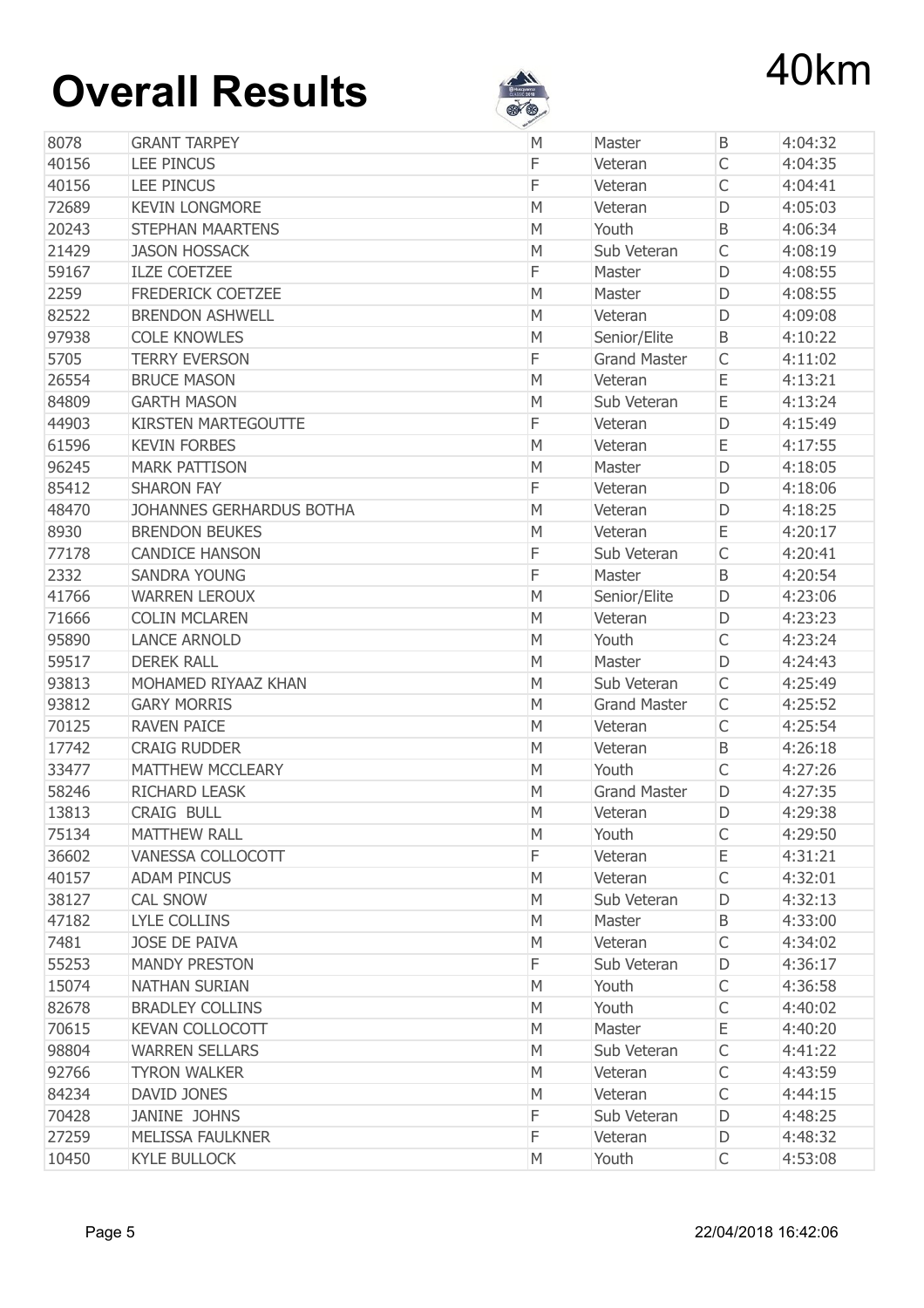

| 36593 | <b>DONOVAN MCGILL</b>        | M | Veteran             | C | 4:54:13 |
|-------|------------------------------|---|---------------------|---|---------|
| 35889 | M LAVANGEE                   | M | Veteran             | С | 4:54:17 |
| 75193 | <b>JORDAN COLLOCOTT</b>      | M | Junior              | Β | 4:55:27 |
| 53546 | <b>TIMOTHY SLABBERT</b>      | M | Master              | Ε | 4:59:40 |
| 17465 | <b>MARILIZE VAN ZYL</b>      | F | Junior              | С | 5:04:46 |
| 12742 | <b>JOHAN VAN ZYL</b>         | M | Veteran             | С | 5:10:06 |
| 4618  | LYNDA WEIR                   | F | Master              | С | 5:11:51 |
| 67827 | <b>JUSTIN ROSE</b>           | M | Senior/Elite        | D | 5:14:53 |
| 53545 | <b>MALCOLM HARRIS</b>        | M | Master              | Ε | 5:17:10 |
| 18956 | <b>JANS NAUDE</b>            | M | Veteran             | Ε | 5:32:59 |
| 47920 | <b>MARIA-ROSA SOULE</b>      | F | Veteran             | Е | 5:35:01 |
| 9762  | <b>TONY KRAUSE</b>           | M | Master              | D | 5:35:24 |
| 9761  | <b>MARINA ERIKSEN-MILLER</b> | F | Master              | D | 5:35:29 |
| 33118 | DALEEN VAN DER MERWE         | F | Veteran             | D | 5:38:27 |
| 71654 | <b>TYRON WETHERILL</b>       | M | Veteran             | С | 5:43:31 |
| 9787  | TANYA LUTTIG                 | F | Master              | D | 5:46:09 |
| 74946 | <b>CLIVE BRADLEY</b>         | M | <b>Grand Master</b> | D | 5:46:32 |
| 13427 | <b>RENE TUPPER</b>           | F | Master              | D | 5:49:12 |
| 75955 | <b>MARLENE ELSIP</b>         | F | Sub Veteran         | С | 5:55:16 |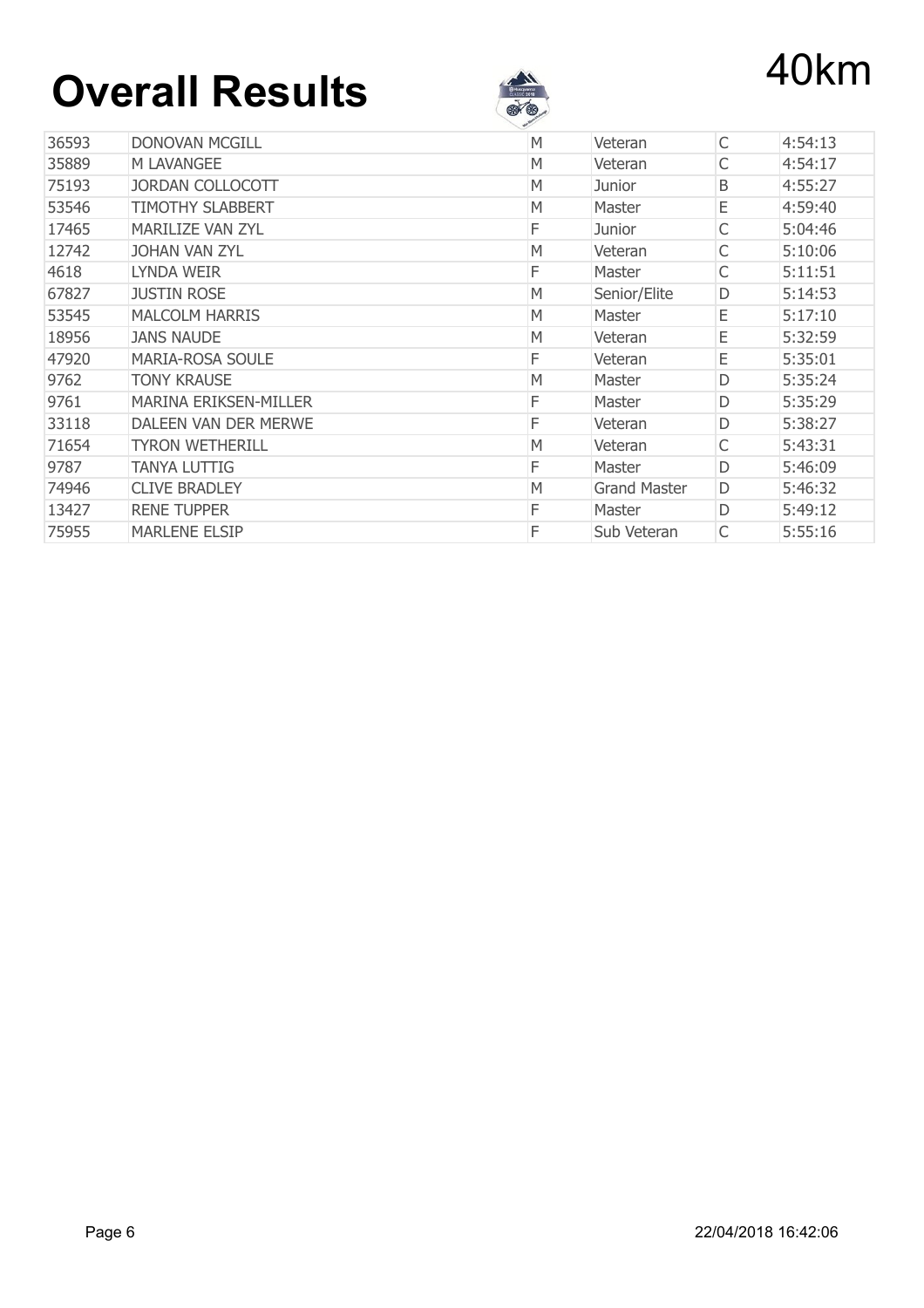| O<br>Pos                                                                                                                               | A<br>e<br>Pos                                                                                                                                                                                                                                 |
|----------------------------------------------------------------------------------------------------------------------------------------|-----------------------------------------------------------------------------------------------------------------------------------------------------------------------------------------------------------------------------------------------|
| $\begin{array}{c c} 1 & 2 & 3 \\ \hline 2 & 3 & 4 \\ \hline 4 & 5 & 6 \\ \hline 7 & 8 & 9 \\ \hline 10 & 10 & 1 \\ \hline \end{array}$ |                                                                                                                                                                                                                                               |
|                                                                                                                                        |                                                                                                                                                                                                                                               |
|                                                                                                                                        |                                                                                                                                                                                                                                               |
|                                                                                                                                        |                                                                                                                                                                                                                                               |
|                                                                                                                                        |                                                                                                                                                                                                                                               |
|                                                                                                                                        |                                                                                                                                                                                                                                               |
|                                                                                                                                        |                                                                                                                                                                                                                                               |
|                                                                                                                                        |                                                                                                                                                                                                                                               |
|                                                                                                                                        |                                                                                                                                                                                                                                               |
|                                                                                                                                        |                                                                                                                                                                                                                                               |
|                                                                                                                                        |                                                                                                                                                                                                                                               |
|                                                                                                                                        |                                                                                                                                                                                                                                               |
|                                                                                                                                        |                                                                                                                                                                                                                                               |
|                                                                                                                                        |                                                                                                                                                                                                                                               |
|                                                                                                                                        |                                                                                                                                                                                                                                               |
| $\frac{11}{12}$<br>$\frac{1}{13}$<br>$\frac{2}{14}$                                                                                    |                                                                                                                                                                                                                                               |
| 15                                                                                                                                     |                                                                                                                                                                                                                                               |
|                                                                                                                                        |                                                                                                                                                                                                                                               |
| $\frac{16}{17}$<br>$\frac{17}{18}$                                                                                                     |                                                                                                                                                                                                                                               |
|                                                                                                                                        |                                                                                                                                                                                                                                               |
| 19 20 21 22 23 24 25 26 27                                                                                                             | $\frac{1}{1}$ $\frac{1}{2}$ $\frac{2}{3}$ $\frac{3}{4}$ $\frac{4}{2}$ $\frac{1}{1}$ $\frac{5}{5}$ $\frac{6}{3}$ $\frac{3}{4}$ $\frac{4}{1}$ $\frac{5}{5}$ $\frac{2}{7}$ $\frac{7}{6}$ $\frac{8}{2}$ $\frac{2}{9}$ $\frac{3}{1}$ $\frac{1}{4}$ |
|                                                                                                                                        |                                                                                                                                                                                                                                               |
|                                                                                                                                        |                                                                                                                                                                                                                                               |
|                                                                                                                                        |                                                                                                                                                                                                                                               |
|                                                                                                                                        |                                                                                                                                                                                                                                               |
|                                                                                                                                        |                                                                                                                                                                                                                                               |
|                                                                                                                                        |                                                                                                                                                                                                                                               |
|                                                                                                                                        |                                                                                                                                                                                                                                               |
|                                                                                                                                        |                                                                                                                                                                                                                                               |
| 28                                                                                                                                     |                                                                                                                                                                                                                                               |
| 29                                                                                                                                     | 6                                                                                                                                                                                                                                             |
| 30                                                                                                                                     |                                                                                                                                                                                                                                               |
| 31                                                                                                                                     | $\frac{9}{3}$                                                                                                                                                                                                                                 |
| $\overline{3}$                                                                                                                         | $\begin{array}{c}\n1 \\ 11 \\ 7 \\ 10\n\end{array}$                                                                                                                                                                                           |
| $\overline{32}$                                                                                                                        |                                                                                                                                                                                                                                               |
| 33                                                                                                                                     |                                                                                                                                                                                                                                               |
| 34                                                                                                                                     |                                                                                                                                                                                                                                               |
| 35                                                                                                                                     | 12                                                                                                                                                                                                                                            |
| 36                                                                                                                                     |                                                                                                                                                                                                                                               |
|                                                                                                                                        |                                                                                                                                                                                                                                               |
| 37<br>38<br>39                                                                                                                         |                                                                                                                                                                                                                                               |
|                                                                                                                                        |                                                                                                                                                                                                                                               |
| $\frac{40}{41}$                                                                                                                        | $\frac{38942432}{$                                                                                                                                                                                                                            |
|                                                                                                                                        |                                                                                                                                                                                                                                               |
| 42                                                                                                                                     |                                                                                                                                                                                                                                               |
| 4                                                                                                                                      |                                                                                                                                                                                                                                               |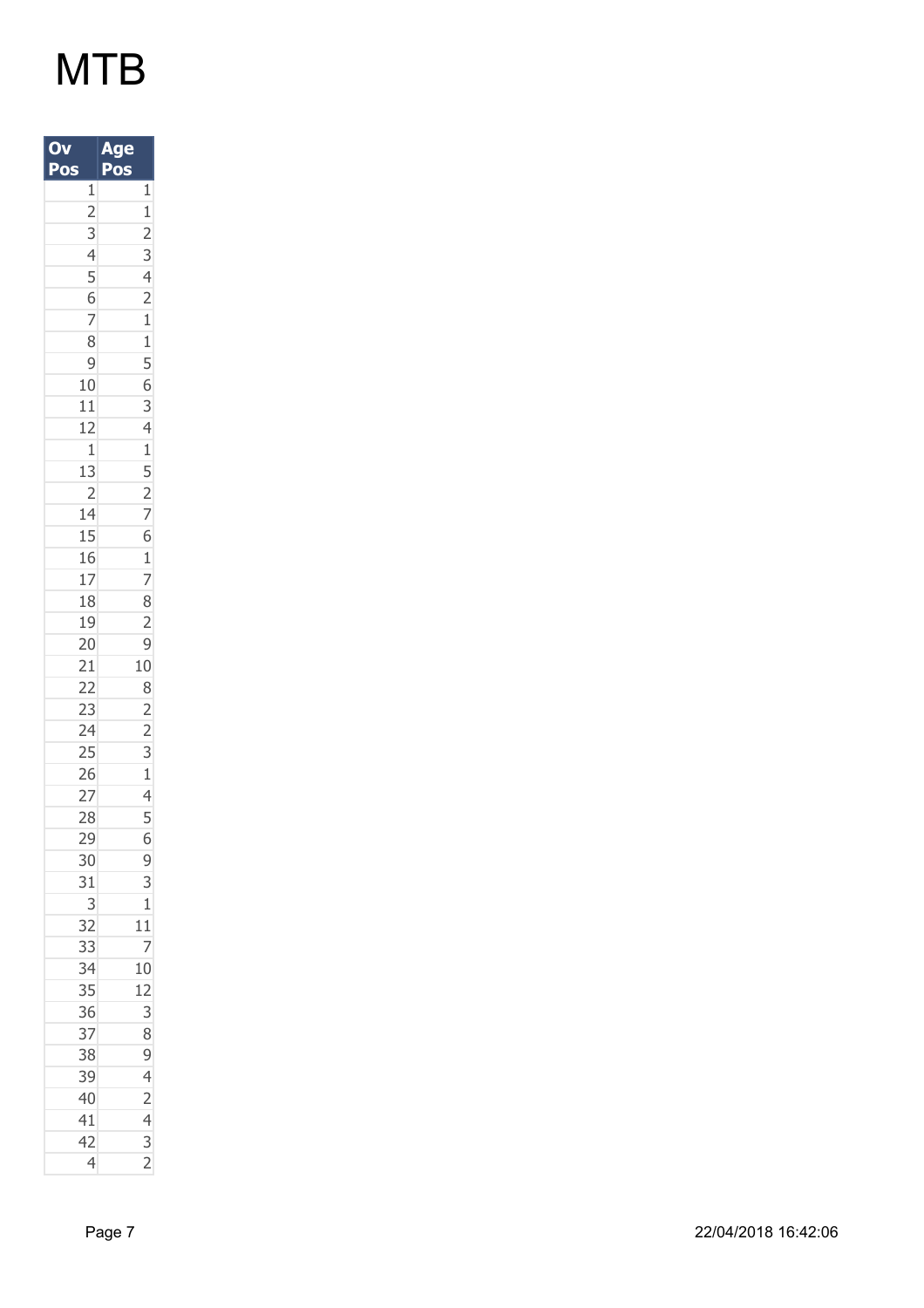| 43                                 | 13                                               |
|------------------------------------|--------------------------------------------------|
| 44                                 | 10                                               |
| 45                                 | $\mathbf{1}$                                     |
| 46                                 | $\overline{4}$                                   |
| 47                                 | $\overline{5}$                                   |
| 48                                 |                                                  |
| 49                                 |                                                  |
| 5                                  |                                                  |
| 50                                 | $\frac{14}{5}$<br>$\frac{5}{5}$<br>$\frac{6}{7}$ |
| 51                                 |                                                  |
| 52                                 |                                                  |
| $\frac{1}{53}$                     | 11                                               |
|                                    | 15                                               |
| 6                                  | 3                                                |
| 55                                 | 11                                               |
| 56                                 | 16                                               |
| 57                                 | 12                                               |
| 58                                 | 12                                               |
| 59                                 | $\overline{6}$                                   |
| 60                                 | 8                                                |
| 7                                  |                                                  |
| 61                                 |                                                  |
| 8                                  | $\frac{3}{7}$                                    |
| 62                                 | 13                                               |
| $\overline{9}$                     | $\overline{1}$                                   |
| 63                                 | 8                                                |
| 10                                 | $\overline{c}$                                   |
| $\overline{64}$                    | $\overline{9}$                                   |
| 65                                 | $\overline{2}$                                   |
| 66                                 |                                                  |
| 67                                 | $\frac{14}{10}$                                  |
| 11                                 | 5                                                |
| 68                                 | 15                                               |
| 69                                 | 3                                                |
|                                    | 16                                               |
|                                    | 11                                               |
| $\frac{70}{71}$<br>$\frac{72}{73}$ |                                                  |
|                                    |                                                  |
| 12                                 |                                                  |
|                                    | $\begin{array}{r} 12 \\ 4 \\ 2 \\ 3 \end{array}$ |
| 13<br>74<br>75<br>76<br>77<br>78   | $\overline{13}$                                  |
|                                    | 13                                               |
|                                    | 14                                               |
|                                    | 15                                               |
|                                    | 17                                               |
| 79                                 | 9                                                |
| 80                                 | 18                                               |
| 14                                 | 1                                                |
|                                    |                                                  |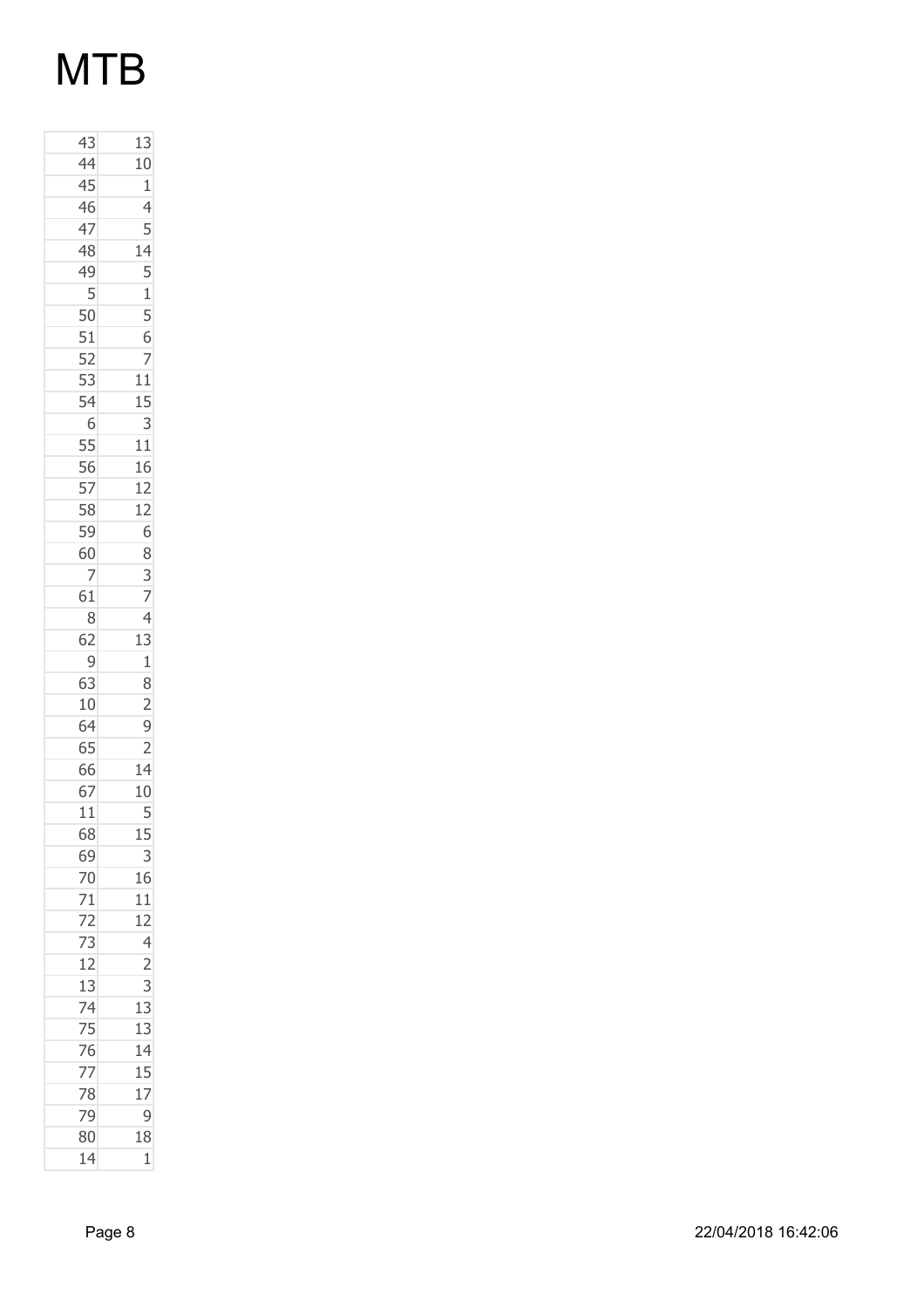| 10              |
|-----------------|
| $\overline{c}$  |
| 19              |
| 5               |
| 11              |
| 3               |
| 4               |
| 5               |
| 12              |
| $\overline{20}$ |
| $\overline{21}$ |
| 16              |
| 17              |
| 6               |
| 18              |
| 6               |
| $\overline{22}$ |
| 7               |
| 23              |
| 8               |
| 24              |
| 3               |
| 13              |
| 25              |
| 6               |
| 14              |
| 9               |
| 14              |
| $\overline{z}$  |
| 15              |
| 19              |
| $\mathbf 1$     |
| 26              |
| 8               |
| 16              |
| 20              |
| $\overline{c}$  |
| $\overline{21}$ |
| $\overline{27}$ |
| 28              |
| 17              |
| 29              |
| 3               |
| 15              |
| 9               |
| 22              |
| 16              |
| 18              |
|                 |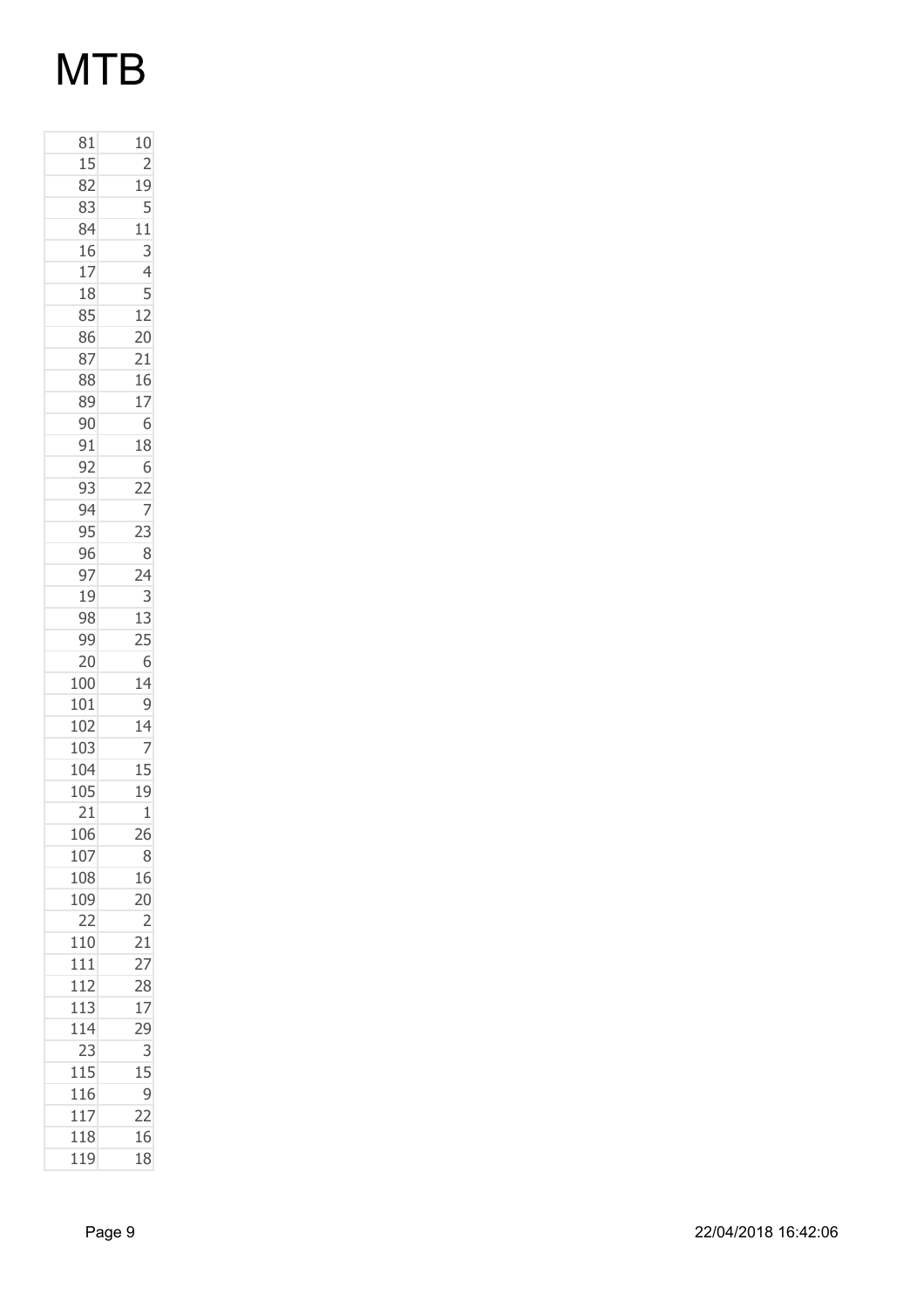| 120 | 19              |
|-----|-----------------|
| 121 | 30              |
| 122 | 10              |
| 123 | 31              |
| 124 | 11              |
| 125 | 23              |
| 126 | 12              |
| 127 | 24              |
| 24  | 6               |
| 128 | 25              |
| 129 | 26              |
| 130 | 10              |
| 131 | 32              |
| 25  | $\overline{4}$  |
| 132 | 20              |
| 133 | 13              |
| 134 | 33              |
| 135 | 27              |
| 136 | 21              |
| 26  | 5               |
| 137 | 14              |
| 138 | 34              |
| 139 | 35              |
| 27  | 6               |
| 28  | $\overline{4}$  |
| 29  | 7               |
| 140 | 36              |
| 141 | 15              |
| 30  | 7               |
| 142 | 28              |
| 143 | 17              |
| 144 | $\overline{22}$ |
| 145 | 29              |
| 146 | 16              |
| 147 | 37              |
| 148 | 38              |
| 149 | 23              |
| 150 | 39              |
| 151 | 30              |
| 31  | 8               |
| 152 | 40              |
| 153 | 17              |
| 32  | 8               |
| 154 | 31              |
| 155 | 32              |
| 156 | 33              |
| 157 | 41              |
| 158 | 17              |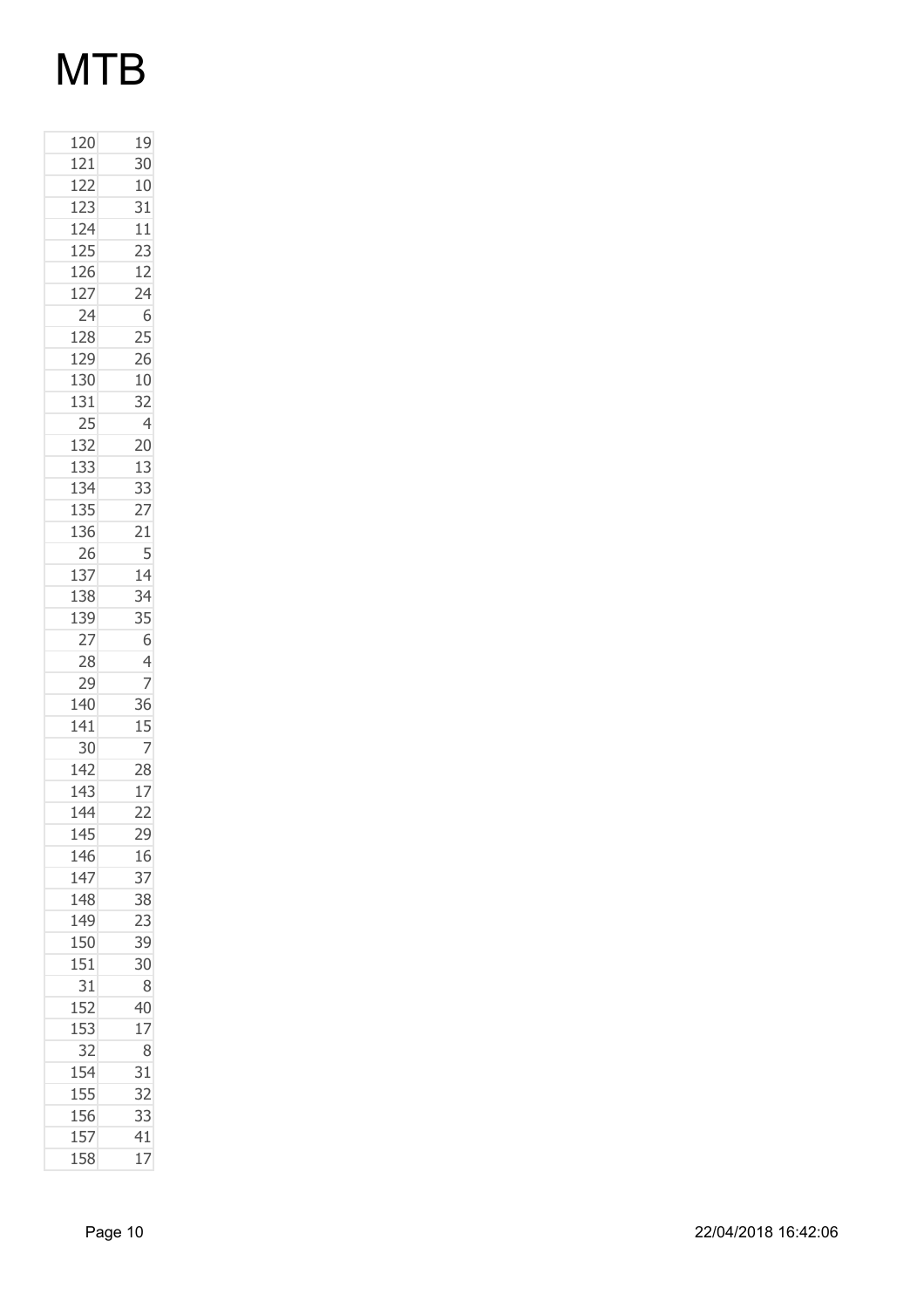| 159        | 34              |
|------------|-----------------|
| 33         | 9               |
| 34         | 10              |
| 160        | 42              |
| 161        | 18              |
| 162        | 24              |
| 35         | 9               |
| 163        | 35              |
| 164        | 43              |
| 165        | 11              |
| 36         | $\overline{1}$  |
| 166        | 44              |
| 167        | 25              |
| 37         | 11              |
| 168        | 45              |
| 169        | 36              |
| 38         | 12              |
| 170        | 46              |
| 171        | 47              |
| 39         | 5               |
| 40         | 10              |
| 172        | 12              |
| 173        | 48              |
|            |                 |
| 174<br>175 | 19<br>37        |
| 176        | 26              |
|            |                 |
| 177        | 18              |
| 178<br>179 | 49<br>50        |
| 180        |                 |
|            | 20              |
| 181        | 19              |
| 182        | 51              |
| 183        | 21              |
| 41         | 13              |
| 184        | 52              |
| 185        | $\overline{27}$ |
| 186        | 38              |
| 187        | 53              |
| 42         | 6               |
| 188        | $\overline{22}$ |
| 189        | 23              |
| 190        | 39              |
| 191        | 28              |
| 192        | 54              |
| 193        | 55              |
| 43         | 7               |
| 44         | 14              |
| 194        | 24              |